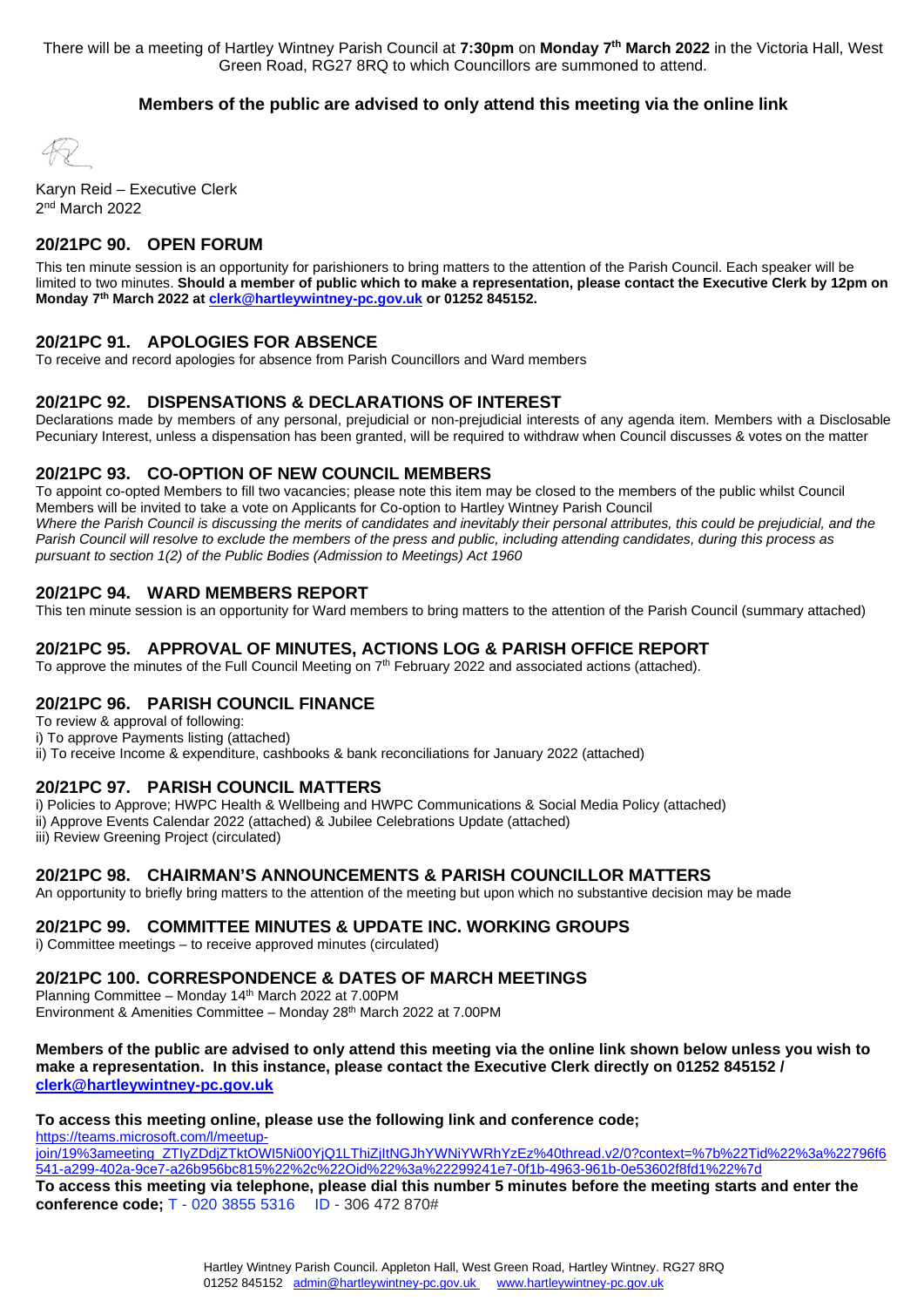# **Date/ Minute Ref. Action**

# **PARISH COUNCIL ACTIONS**

| 11.10.21<br>20/21PC 45. | KR: Negotiate with the Elvetham Estate regarding Pale Lane rent renewal. ONGOING                                                                                    |
|-------------------------|---------------------------------------------------------------------------------------------------------------------------------------------------------------------|
| 06.12.21<br>20/21PC 63  | CF/KR: Arrange meeting with HDC Countryside Team regarding Ponds & Commons 10<br>year strategy. OUTSTANDING                                                         |
| 20/21PC 66              | KR: Add review of marketing plans to the next Full Council agenda. ONGOING                                                                                          |
| 10.01.22<br>20/21PC 75  | CF: Draft an article for the Contact magazine to inform Parishioners on how the precept<br>figure was determined and agreed.  OUTSTANDING                           |
| 07.02.22<br>20/21PC 84  | KR: Diarise a meeting with Whitewater Health for 3 months time. Ask the PPG to keep<br>us informed of any changes and collaborate with Hook PC to discuss concerns. |
|                         | KR: Action a review of staff resources as a costing breakdown.                                                                                                      |
| 20/21PC 86              | <b>SA:</b> Arrange meeting with HWFC & HWJFC to further discuss 5G pitch<br>opportunity.                                                                            |
| 20/21PC 87              | CF: Write to all Clirs to confirm the expectations for attendance at Committee and Full<br>Council meetings. COMPLETED                                              |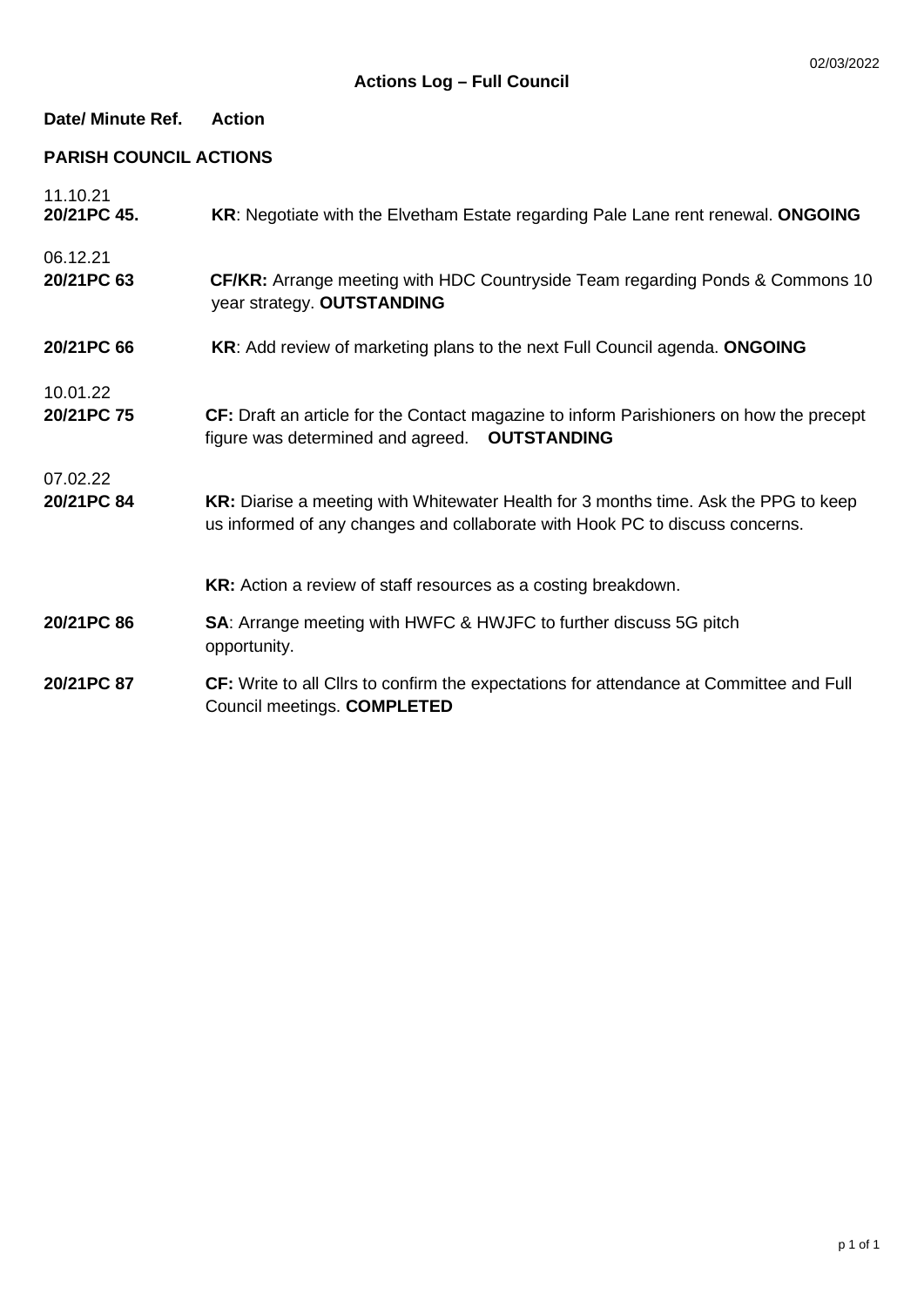**Date**: 07 March 2022 **Title:** Full Council Report **From:** Executive Clerk **To:** Hartley Wintney Parish Council

## **Jubilee Celebrations Update**

In conjunction with the Community Events Working Party and as approved by the Finance Committee, we have agreed the following plans to celebrate the Platinum Jubilee;

- 1. Combine the usual Over 70's Queen's Birthday party to include Jubilee celebrations and hold on 13<sup>th</sup> May 2022 in the Victoria Hall. Tickets (free) will be offered to all residents over 55years.
- 2. Assist to co-ordinate any road closures for individual street parties held over the B/H weekend.
- 3. Purchase and install Jubilee Beacon on Jubilee Fields with lighting 'ceremony' on Thursday 2<sup>nd</sup> June 2022.
- 4. Purchase and plant of 2 x Jubilee Oaks.
- 5. High Street decoration use of flag poles (Architect and planning required)

Collaborative posters have been designed by Helen King and circulated on Facebook, the website and will be featured in Contact.

## **Community Bus**

The additional return service from Fleet High Street has been operating since 24<sup>th</sup> January with modest take up so far and will continue until the end of March. The bus survey will be produced and circulated beginning of April and we are currently working with Rosie Minibus Organisation to put together a programme of suggested events will appropriate posters and advertising.

## **March Events:**

We have signed up to the Great British Spring Clean which runs from 25<sup>th</sup> March 2022 to 10<sup>th</sup> April 2022. This national campaign encourages groups and individuals to carry out litter picks over the two weeks rather than a one off event, which the PC will support.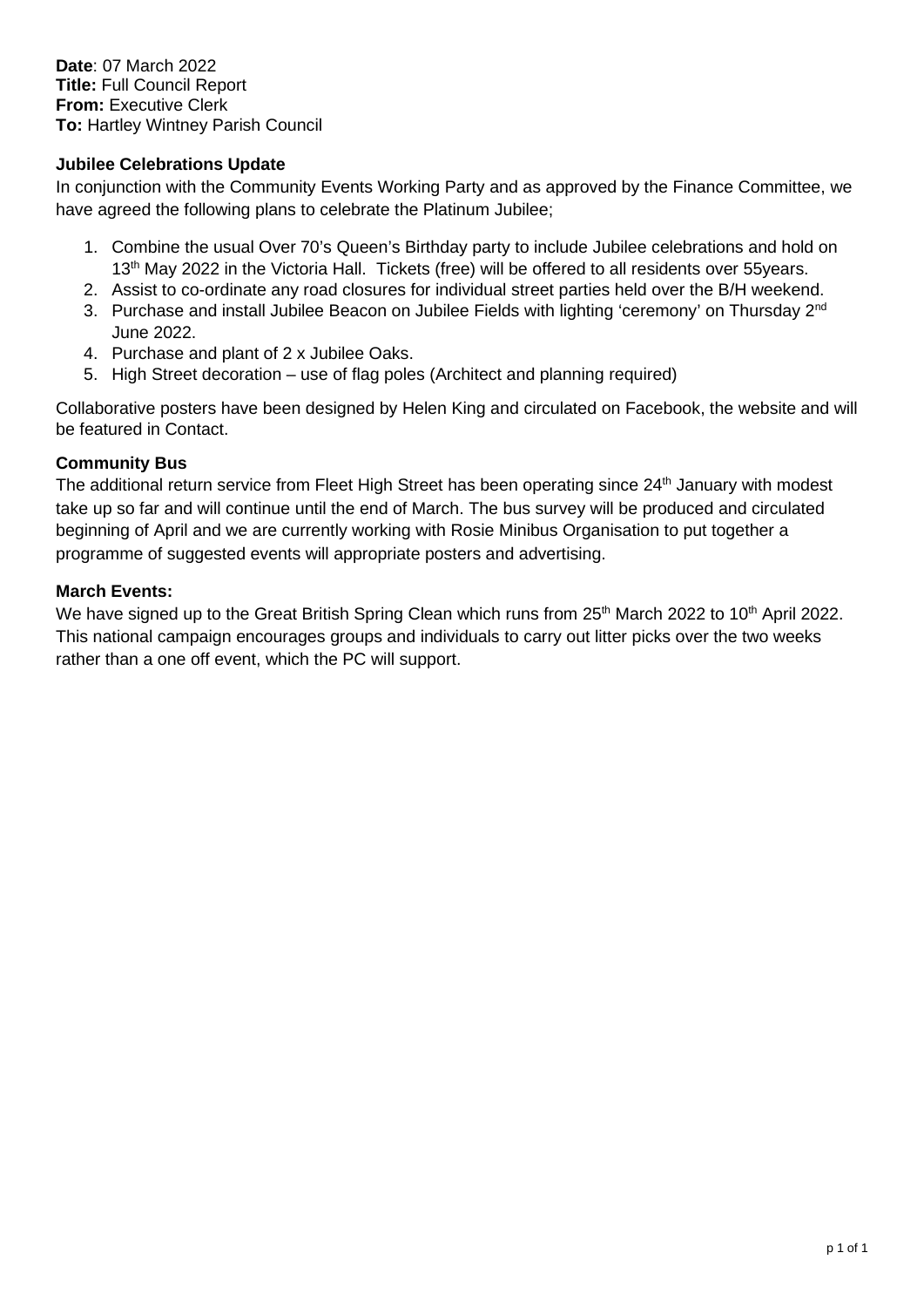| <b>DATE</b> | <b>SUPPLIER</b>  | <b>AMOUNT</b> |                                        |
|-------------|------------------|---------------|----------------------------------------|
| 07.03.22    | <b>BLUCANDO</b>  |               | 168.00 IT SUPPORT                      |
| 07.03.22    | <b>AUTOGLASS</b> |               | 75.00 BUS WINDSCREEN REPAIR - DEC 2021 |
| 07.03.22    | CJH              | £.            | 536.76 PUBLIC TOILETS CLEANING         |
| 07.03.22    | STORAGE ON SITE  | c.            | 45.60 HWCC LPC STORAGE                 |
| 07.03.22    | AMAZON           |               | 350.00 VARIOUS                         |

**£ 1,175.36**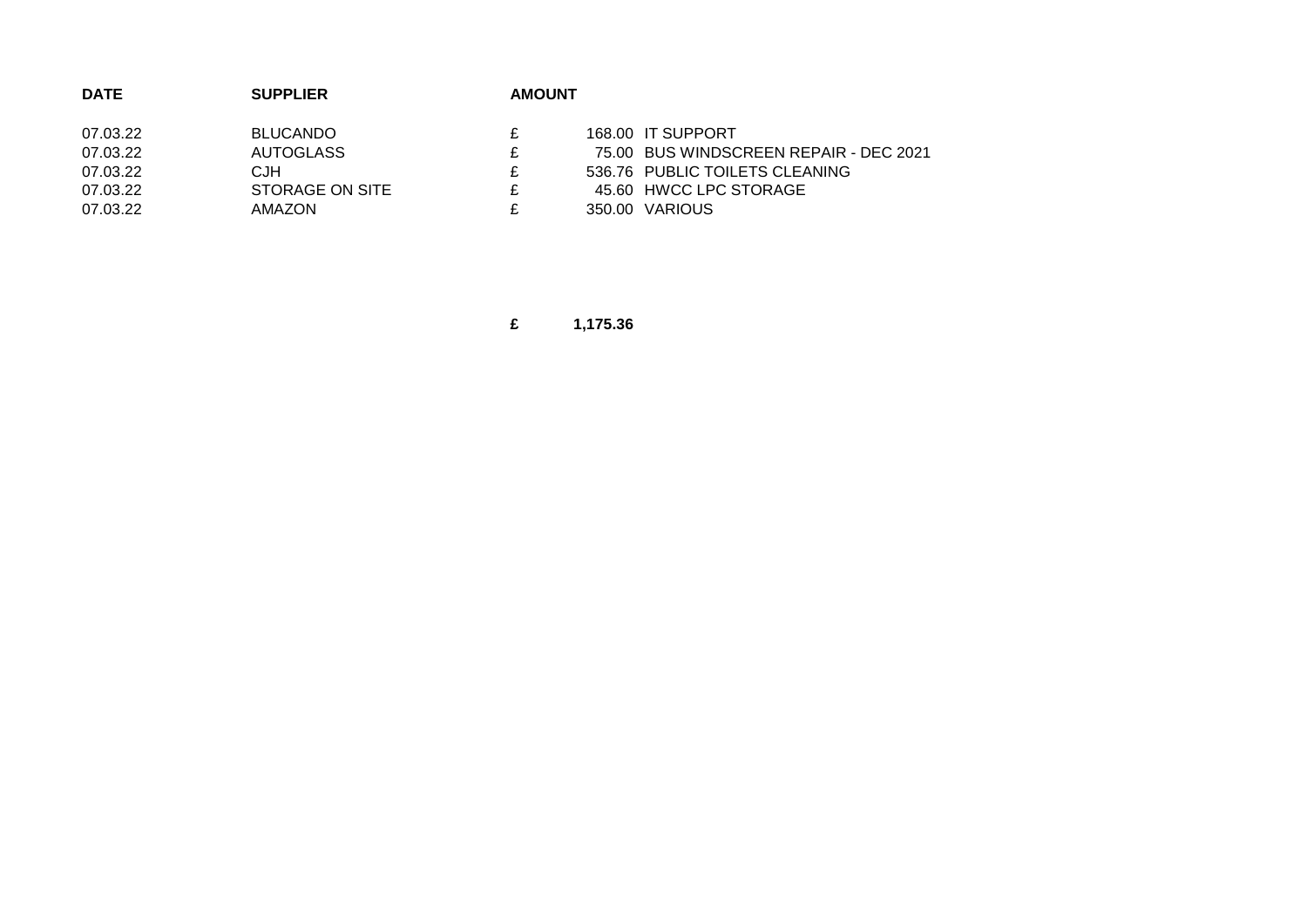| HWPC Matters of Interest - Open Outstandings March 2022 |                                                                              |  |  |  |
|---------------------------------------------------------|------------------------------------------------------------------------------|--|--|--|
| <b>HDC</b>                                              | Impact of 22/23 Budget proposals                                             |  |  |  |
| Shapley Heath                                           | Confirmation of withdrawn                                                    |  |  |  |
| Dilly Lane                                              | Parking Issues & next steps for Traffic Calming Proposals                    |  |  |  |
| <b>Hattons Pond</b>                                     | Transfer of maintenance responsibilities to HWPC                             |  |  |  |
| <b>Commons Strategy Review</b>                          | Start Date for HWPC engagement                                               |  |  |  |
| <b>Grey House</b>                                       | Implications of approval and next steps                                      |  |  |  |
| <b>Conservation Area Review</b>                         | Resourcing for draft paper to be sent to HDC ahead of public<br>consultation |  |  |  |
| Health & Wellbeing                                      | Implications of HDC Zero Budget                                              |  |  |  |
| <b>Enforcement Orders</b>                               | Re Shed and other businesses at Hartford Bridge.                             |  |  |  |
| Withdrawal of No 7 Bus                                  | Level of HDC engagement in local transport issues                            |  |  |  |
| Informal Path in front of<br>the War Memorial           | Long term solution required - Adam Green?                                    |  |  |  |
| <b>Rural Exception Site</b>                             | Promotion & support for site at Hares Lane<br>(ref.22/00201/PREAPP).         |  |  |  |
| <b>Kiln Gardens</b>                                     | Repairs to pavements                                                         |  |  |  |
| <b>Storm Damage</b>                                     | Response times for fallen trees                                              |  |  |  |
| <b>Schools Parking</b>                                  | Severe congestion at pick up times                                           |  |  |  |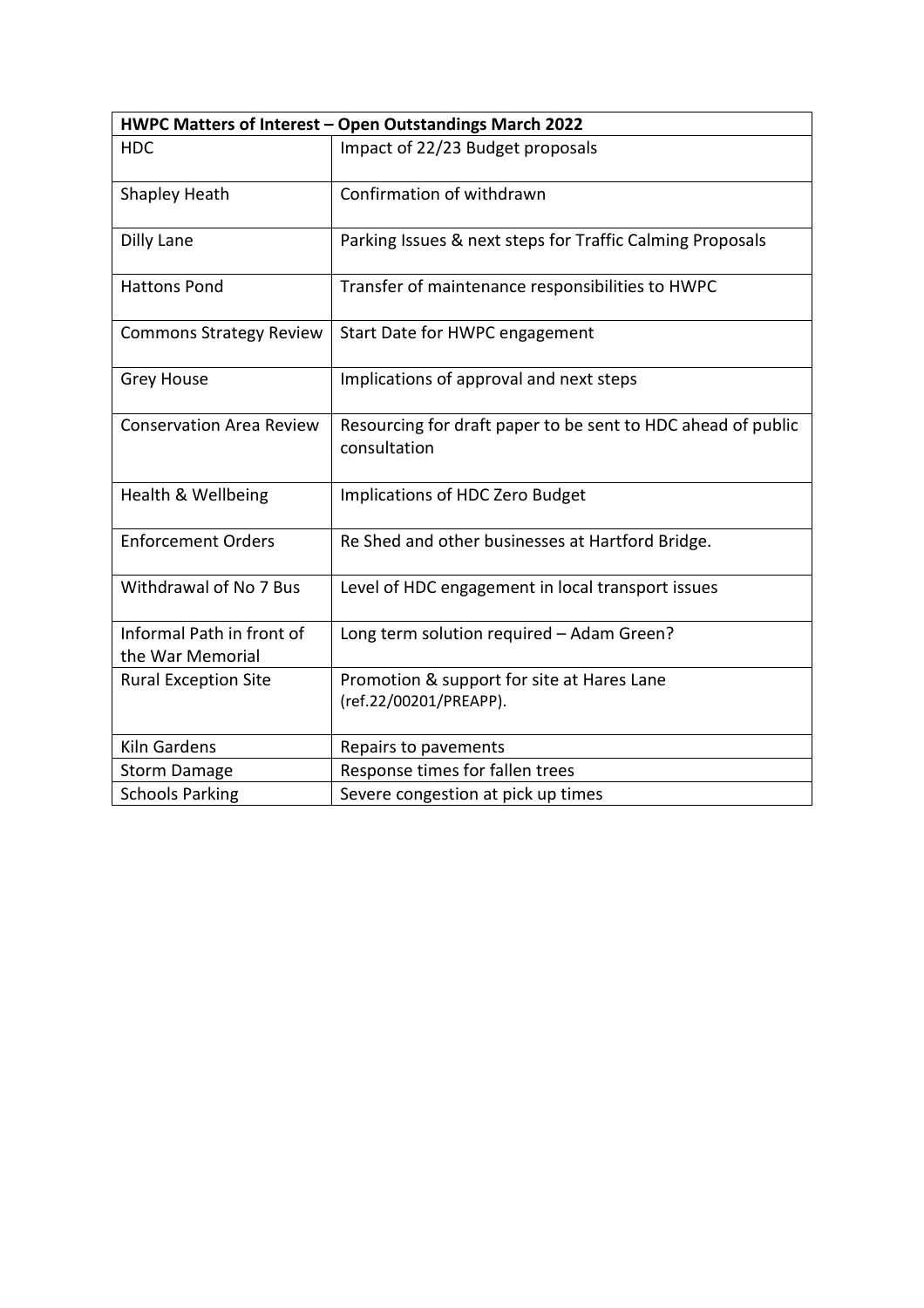

# **2022 - DIARY OF VILLAGE EVENTS**

## **JANUARY**

**FRIDAY 17th JANUARY Wassail Night**

#### **FEBRUARY**

**TUESDAY 22nd FEBRUARY, 10.30am at Victoria Hall Youth Film**

## **MARCH**

**TBC Spring Clean Hartley Wintney** – Great British Spring Clean takes place from 25<sup>th</sup> March to 10<sup>th</sup> April

## **APRIL**

**TBC Youth Film**, **10.30am**

## **EASTER WEEKEND**

**Family egg hunt** (run by the Rotary Club of Hart possibly in collaboration with Friends of Green Oaks)

# **MAY**

#### **FRIDAY 6th MAY**

**Happy Circus** at Greenfields Junior School. 600 tickets available so will initially be allocated to the school community first. Should there be any unsold tickets there may be a possibility to expand out into the wider community.

**FRIDAY 13th MAY, from 2.00pm at Victoria Hall Queen's Birthday and Jubilee Tea Party for the over 55s**

**FRIDAY 20th MAY Annual Parish Meeting**

**TBC Youth Film**

#### **MAY HALF TERM TBC**

Green Oaks may organize a **Scarecrow Trail** with a royal theme prior to the Queens Platinum Jubilee. And there may also be a **'Brownie Day'.**

#### **TUESDAY 31st MAY**

The Forget me not café will hold a **Jubilee themed tea party.**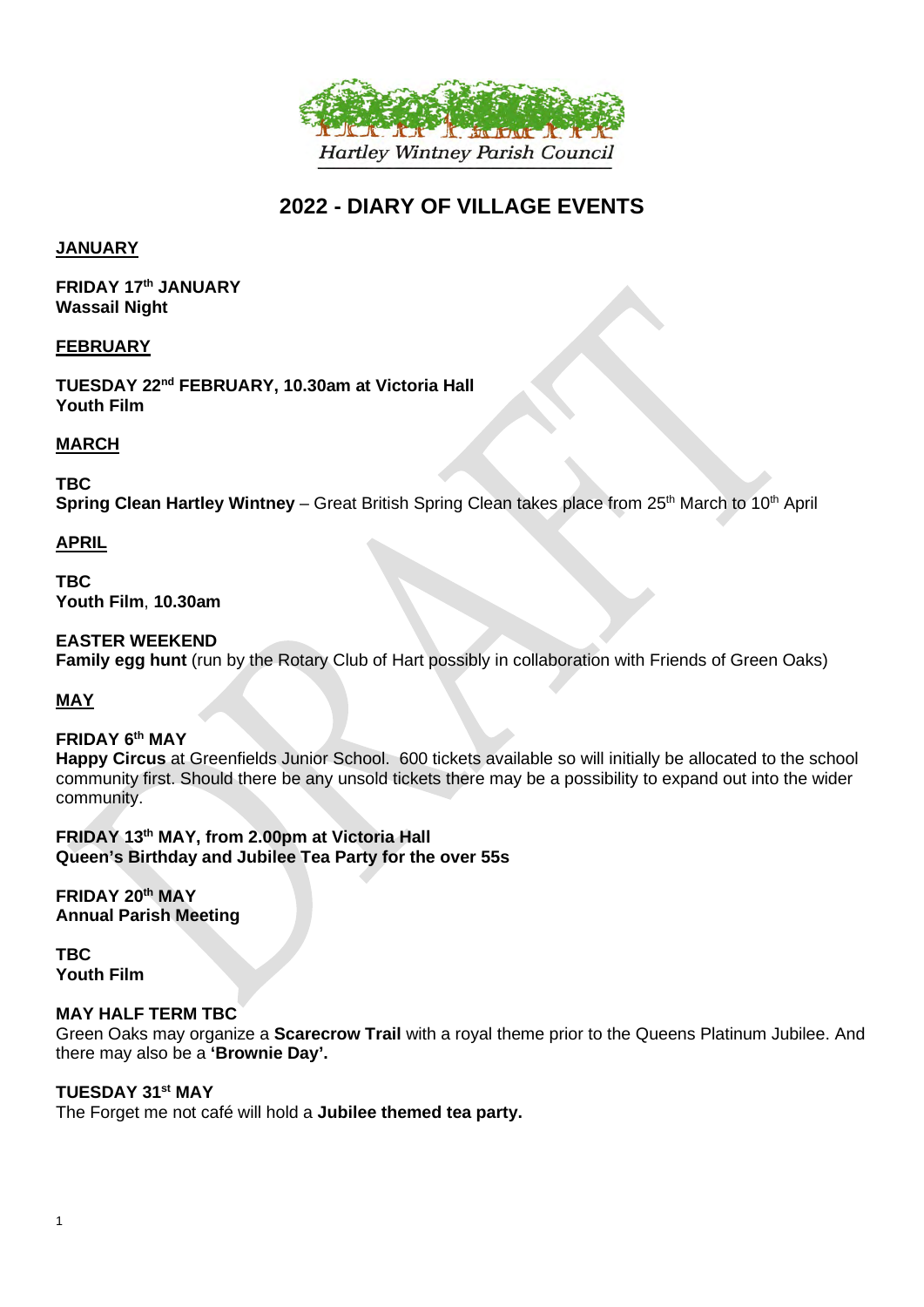# **JUNE**

**TBC Queen's Platinum Jubilee Celebrations**

**WEDNESDAY 8th JUNE, time tbc at Victoria Hall** Nick Wallis, an author, plus radio/TV presenter, is coming to **talk about the Post Office Scandal**

# **SATURDAY 11th JUNE**

**The annual Village Festival** organised by the Rotary Club of Hart.This year's theme is The Platinum Jubilee.

#### **JULY/AUGUST**

**FRIDAY 1st JULY, time tbc at Victoria Hall** Jodie Jackson, who played Madonna in the West End is doing an **extravaganza night**

#### **FRIDAY 1st JULY or SATURDAY 2nd JULY, time tbc Green Oaks School Summer Fayre**

**FRIDAY 15th JULY** The **Benefit Match vs Hampshire** will be on this date with other matches and events for that week beginning Sunday 10<sup>th</sup> July.

#### **SATURDAY 16th JULY The Cricket Club Ball.**

**TBC** Youth Events Programme A variety of activities for all ages is run throughout the summer holidays.

# **SEPTEMBER**

**TBC Community Awards/Live Music Event**

#### **OCTOBER**

**TBC Autumn Litter Pick Hartley Wintney**

**TBC Youth Film, 10.30am**

**TBC Autumn Youth Event**

**NOVEMBER**

**13th NOVEMBER 2022 Remembrance Sunday Hartley Wintney**

#### **DECEMBER**

#### **THROUGHOUT DECEMBER**

Rotary Club of Hart will be doing the rounds with **Father Christmas and his sleigh**.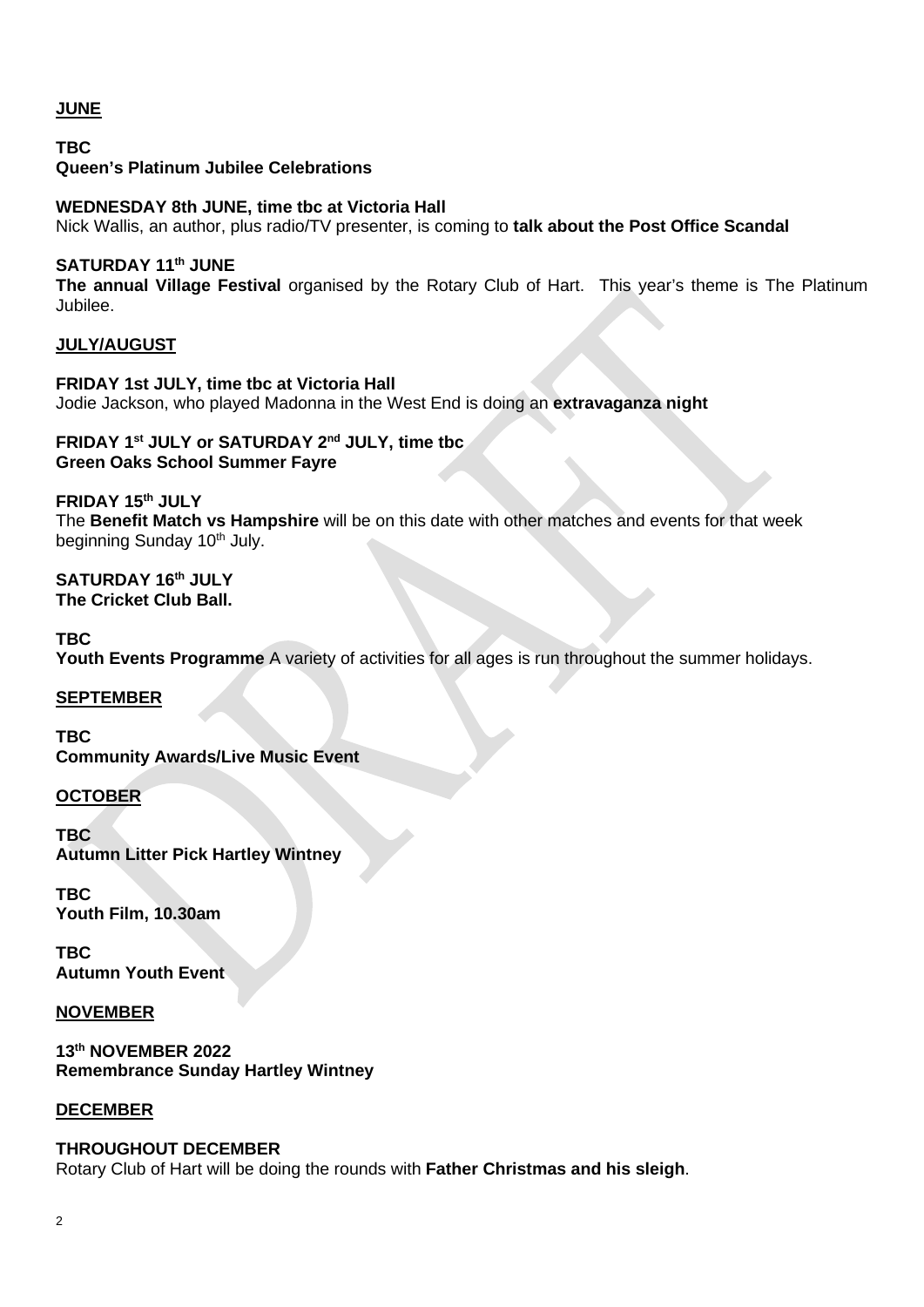# **THURSDAY 1st DECEMBER Christmas Market, 4.00 – 8.00pm along the High Street**

**TBC**

**Christmas Dinner for the older generation** within the community will be run by Rotary Club of Hart.

**For all up to date information about our events please follow us on: Twitter: @The [HWPC](https://twitter.com/thehwpc?lang=en) Facebook: [www.facebook/hartleywintneypc](http://www.facebook/hartleywintneypc)**

> **Or contact us: [admin@hartleywintney-pc.gov.uk](mailto:admin@hartleywintney-pc.gov.uk)  01252 845152**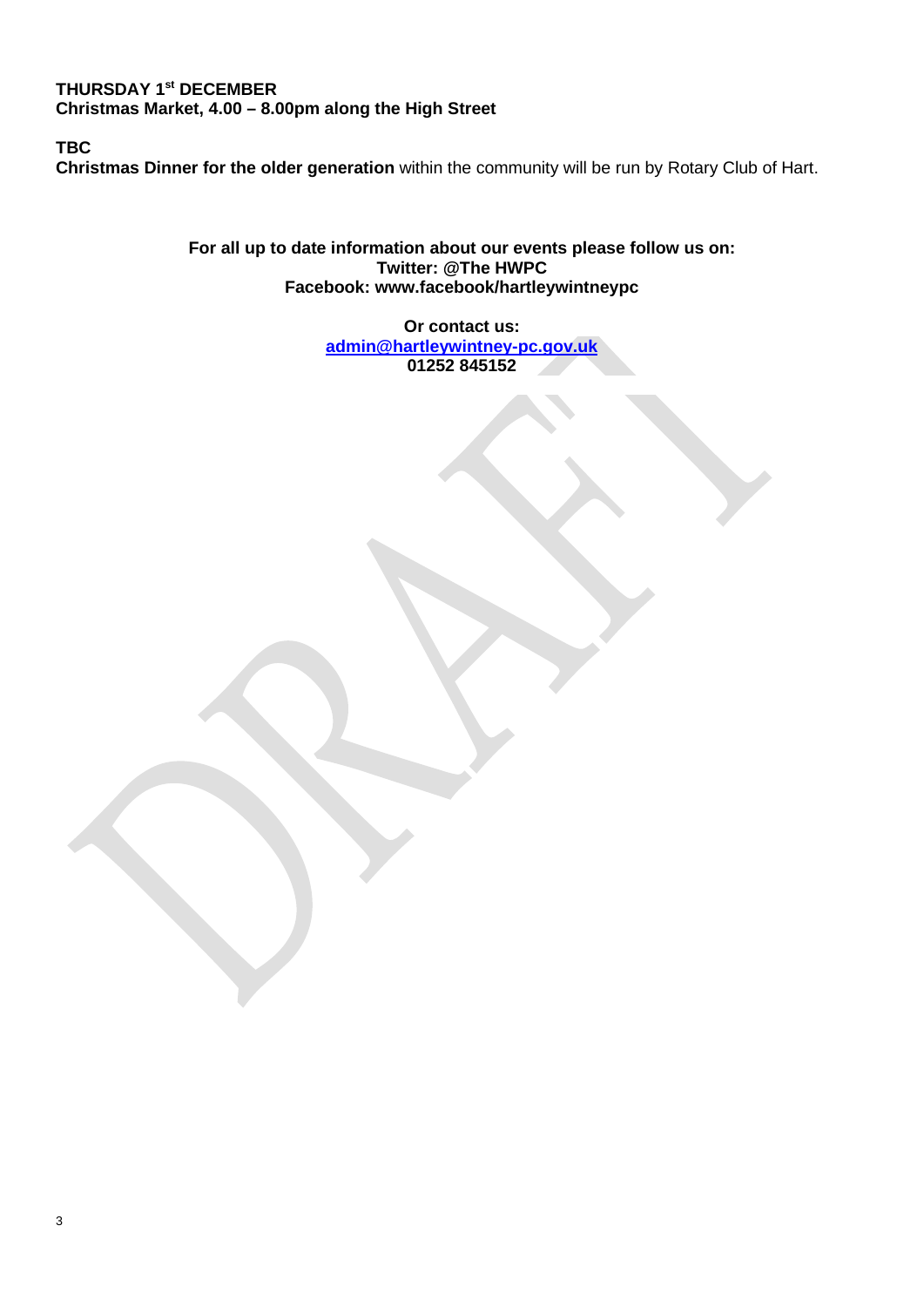#### **DRAFT Health and Wellbeing Policy**

The Hartley Wintney Parish Council (HWPC) is committed to working with community partners to promote Health & Wellbeing at every level within the Parish and using such resources as are available to support this endeavor.

The focus of this policy is the wider community within Hartley Wintney Parish and is aimed to address the wider community need and aspiration.

#### **Scope**

The HWPC echo the focus of Health and Wellbeing at Hampshire County Council which has four main themes:

- **Starting well:** play groups, parent, and toddlers etc.
- **Living well** local employment, housing, household budgeting, eating well, and so on.
- **Healthy Communities**: design of new builds, health hubs, social prescribing, open spaces, exercise and sport facilities etc
- **Ageing well** dementia groups, transport and mobility, fuel poverty etc.

#### **Our Involvement**

The HWPC recognises its statutory obligation / right to engage in the "promotion of economic, social or environmental well-being" of the Parish as a whole. This well-being power enables us to incur expenditure and specifically identifies the provision of financial assistance as one means of doing so.

In adopting a Health and Wellbeing Policy we undertake to:

- Work with individuals, groups, and communities to identify what matters to them, building on their strengths to improve health and wellbeing.
- Understand the local and accessible services and resources available to which people in the community can be signposted to support their health and wellbeing needs.
- Identify gaps in available services and resources preventing individuals and communities from achieving optimal health and wellbeing.
- Build relationships with local organisations and groups.

**Version 1.0 date February 2022 Date Approved by Policy Committee: 04/03/2022 Date Approved by Full Council: dd/mmm/yy Review Date: dd/mmm/yy**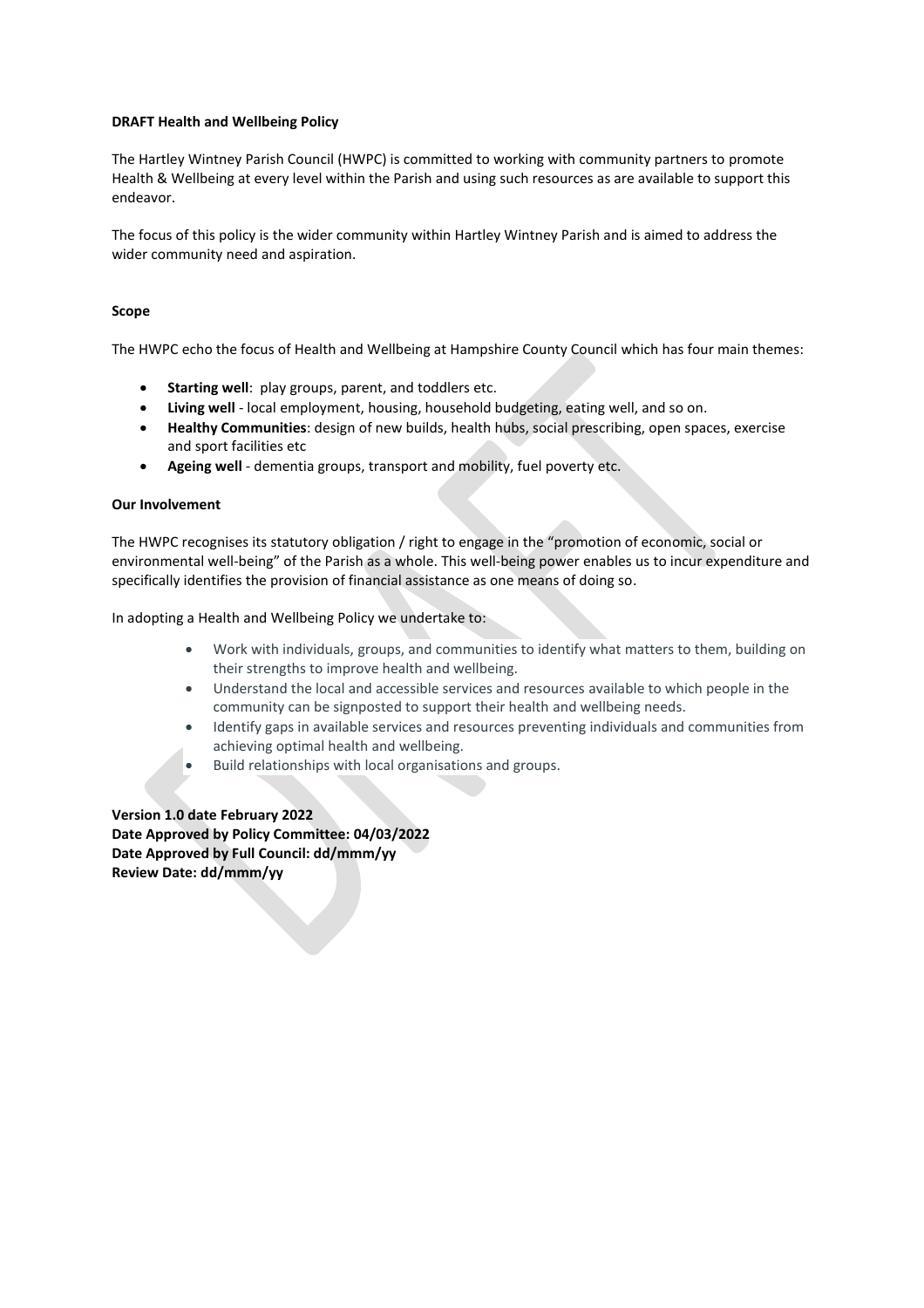# **Climate Change**

## **Background**

- A number of County/District/Parish Councils have declared a Climate Emergency e.g. Hampshire County Council (June 2019), Hart District Council (April 2021) with a number of associated action plans e.g. Odiham Parish Council (September 2021).
- Declaring a Climate Emergency acknowledges that action is needed on the causes and impacts of climate change.
- We have in place a Sustainability Policy (September 2021).

## **The 'Greening' Campaign** *[\(www.greening-campaign.org\)](http://www.greening-campaign.org/)*

- This is a grassroots campaign movement designed to mobilise communities to address climate change by way of a number of small scale practical everyday steps.
- It is currently being instigated in over 200 communities including Odiham Parish Council.
- Credentials include support from Hampshire County Council (£200k) and Lottery Funding of £250k is being applied for.
- A downloadable baseline report of our current status against a number of criteria can be found [online.](https://impact-tool.org.uk/footprint/footprint?regionId=E04012061&geography=parish&footprintType=consumption&scale=per-household)
- Together with access to subject matter experts, they issue a number specialist support packs modules (at a cost of £50 per unit) which include engagement & behaviour change and building blocks for a sustainable community.

#### **Recommendations**

- Agreement in principle to engage in such a programme;
- Sign up through [Hampshire County Council.](http://www.greening-campaign.org/hampshire-groups.html)
- Invitations to the community to set up a Working Party;
- Subject to a suitable level of community response and councillor engagement, purchase of two support units totalling £100;
- Continuing engagement with the campaign organisers;
- Delegation to the Planning Committee.

**Cllr Chris Farrance March 2022**